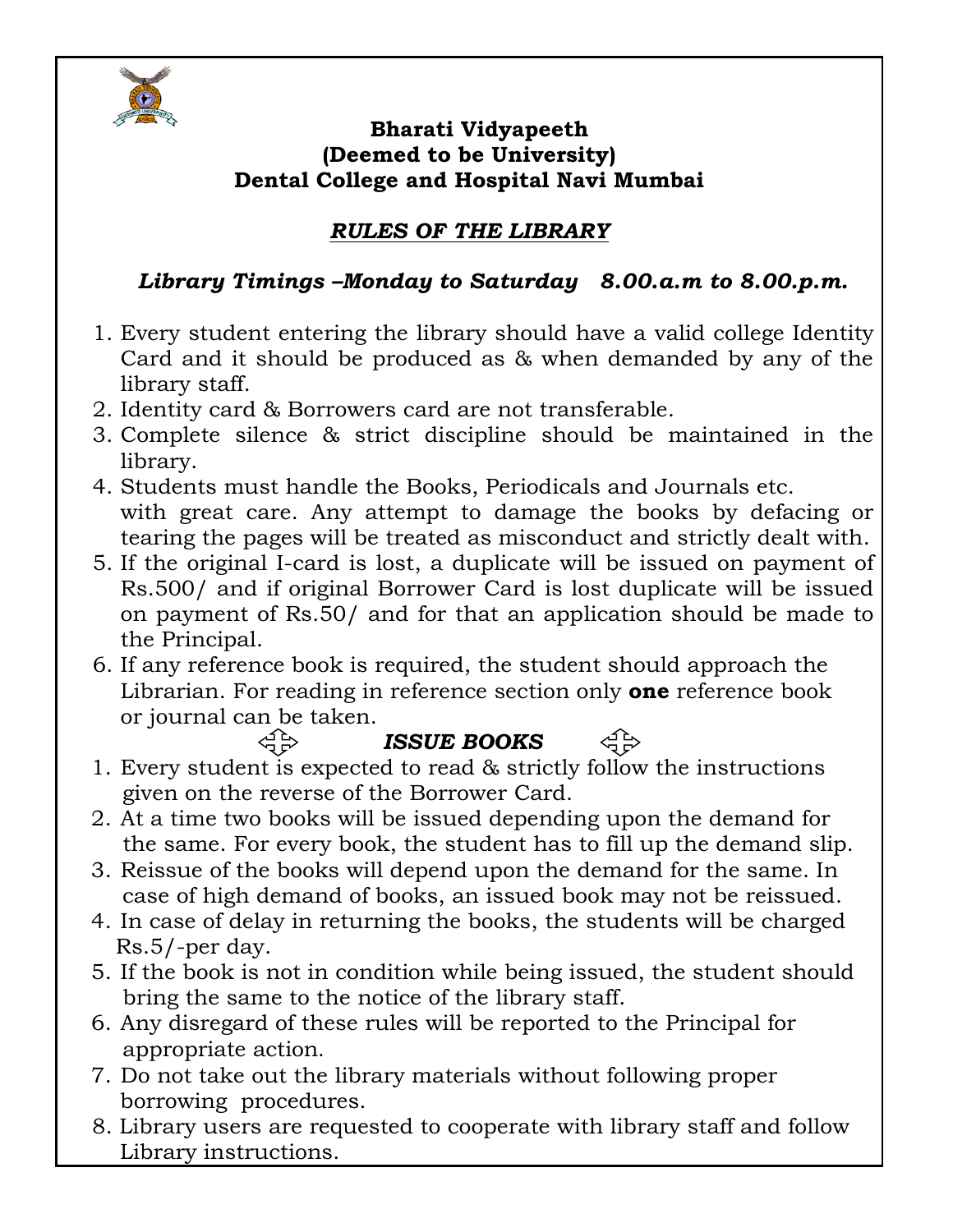

# Reading Hall Instructions

- 1. No group study or discussion in the library will be allowed.
- 2. Mobile phones should be on silent mode.
- 3. Library users should keep quiet inside the library. Respect the needs of the other users.
- 4. Eating, drinking and smoking are absolutely prohibited inside the Library
- 5. Those users, who fail to observe the above instructions, may be asked to leave the library. This may lead to cost-recovery charges, and/or suspension of library privileges.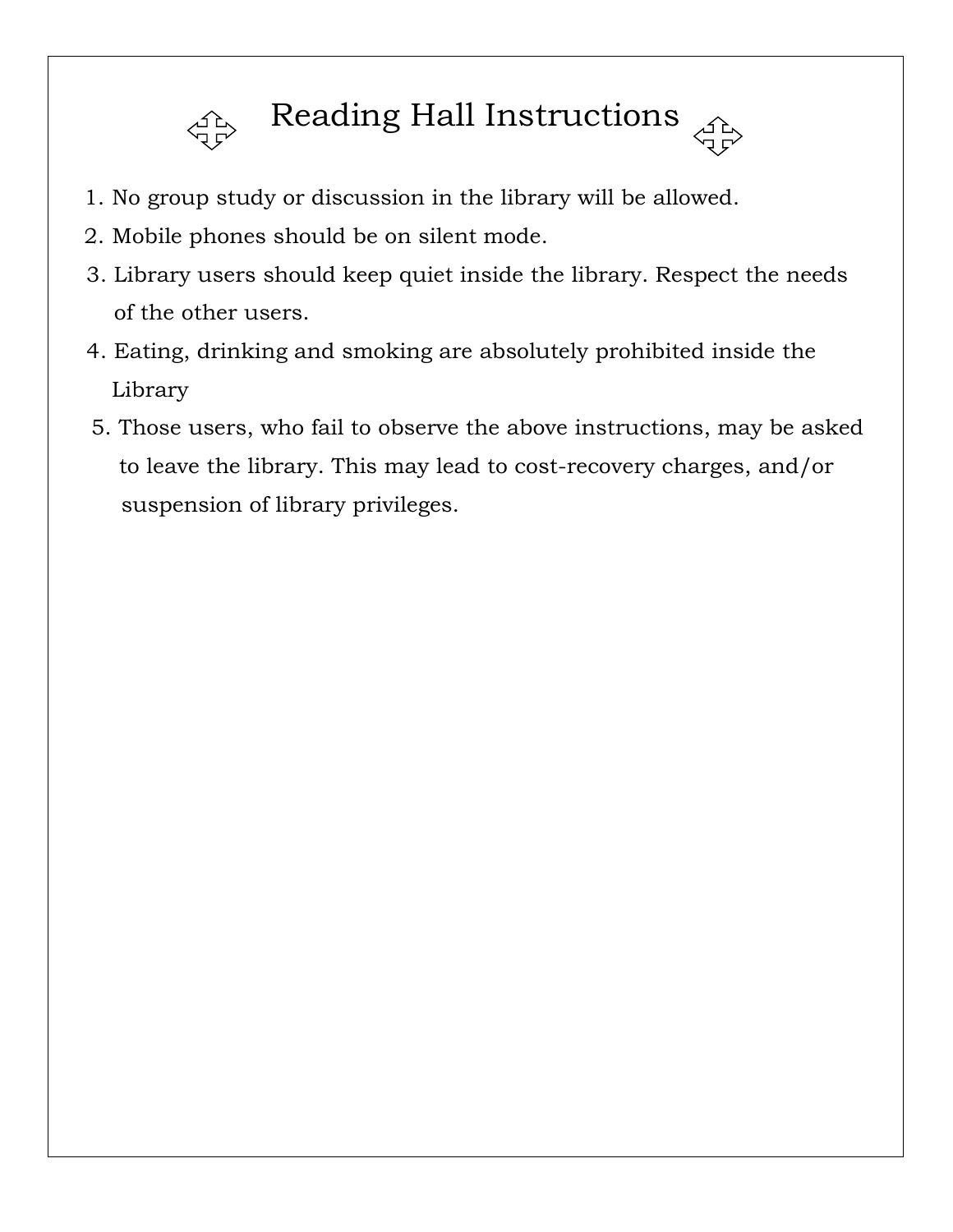

### *Circulation Counter Instructions*

- 1. No books will be reissued without presenting them physically.
- 2. If mutilated or lost, the borrower will have to replace the book with a new copy or pay the amount of the current price along with the overdue charges if any.
- 3. If the Borrower cards are lost, the Librarian should be informed immediately.
- 4. The readers should check the book thoroughly for missing pages, chapters, pictures etc. while borrowing the book.



## *Borrowing Policy*

- 1. At a time, Books are issued for maximum period of **seven** days while journals are issued for **one** day.
- 2. No Books/Journals will be issued if there is any overdue material.
- 3. Books/Articles/Journals not available in our library can be obtained from other Libraries through Inter Library Loan (ILL) service.
- 4. Recommendations for purchase of Books, Scientific, Technical & General (in English & Hindi) for the library are welcome.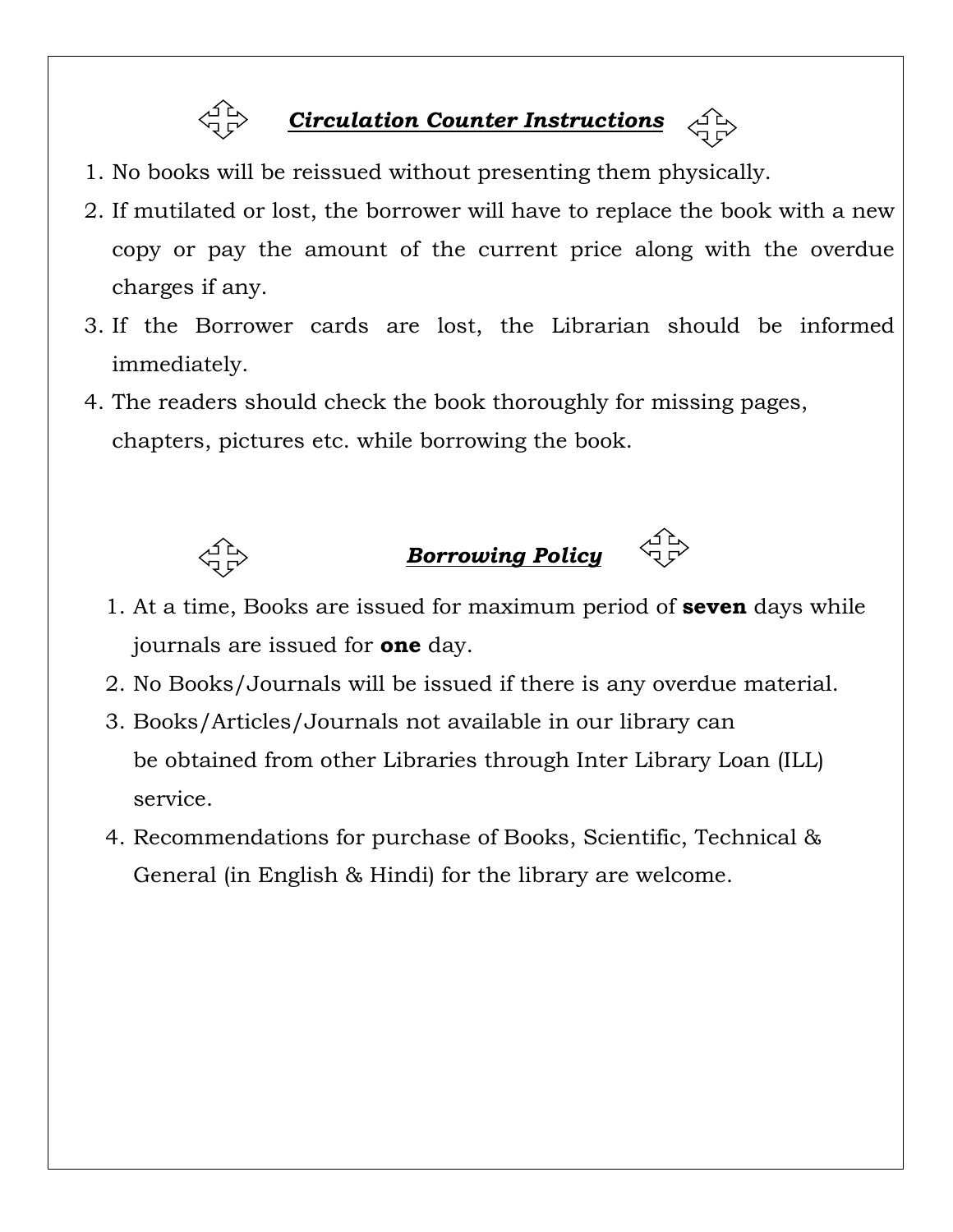

## *General Instructions to all Library Members*

- 1. Please do not write damage or make any mark of any kind on the library materials either by ink or pencil.
- 2. Defects found in the books and bound volumes taken out for reading or borrowing should be brought immediately to the notice of the staff on duty at the time of issuing.
- 3. All members are required to deposit their personal belongings outside the library at their own risk. Briefcase and bags are not allowed inside the library.